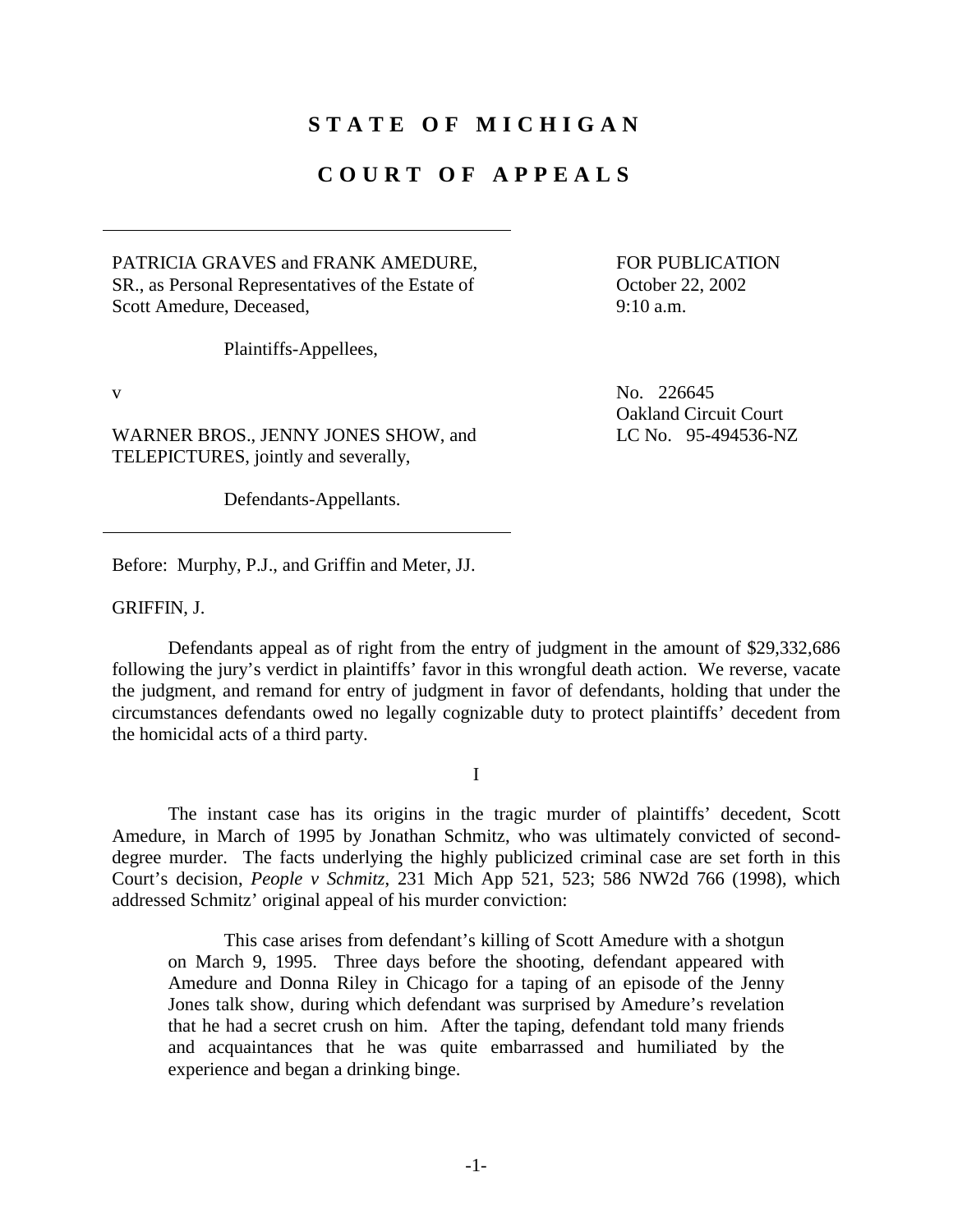On the morning of the shooting, defendant found a sexually suggestive note from Amedure on his front door. Defendant then drove to a local bank, withdrew money from his savings account, and purchased a 12-gauge pumpaction shotgun and some ammunition. Defendant then drove to Amedure's trailer, where he confronted Amedure about the note. When Amedure just smiled at him, defendant walked out of the trailer, stating that he had to shut off his car. Instead, defendant retrieved the shotgun and returned to the trailer. Standing at the front door, defendant fired two shots into Amedure's chest, leaving him with no chance for survival. Defendant left the scene and telephoned 911 to confess to the shooting.

 Following a jury trial, Schmitz was found guilty of second-degree murder and possession of a firearm during the commission of a felony; however, this Court reversed the conviction and remanded the case for a new trial based on an error concerning peremptory challenges and jury selection. *Schmitz*, *supra*. On remand, Schmitz was again found guilty of second-degree murder and felony-firearm and sentenced to twenty-five to fifty years' imprisonment on the murder conviction. His conviction and sentence were affirmed by this Court in *People v Schmitz*, unpublished per curiam opinion of the Court of Appeals, issued January 22, 2002 (Docket No. 222834).

In the wrongful death action now before this Court, plaintiffs Patricia Graves and Frank Amedure, Sr., as personal representatives of the estate of Scott Amedure, alleged that Schmitz shot and killed Amedure as a direct and proximate result of the actions of the present defendants, the Jenny Jones Show (the show), its owner, Warner Bros., and its producer, Telepictures.<sup>1</sup> Plaintiffs essentially contended that defendants "ambushed" Schmitz when they taped the episode of the show in question,<sup>2</sup> intentionally withholding from Schmitz that the true topic of the show was same-sex crushes and never attempting to determine, before the show, the impact the ambush might have on Schmitz. Plaintiffs alleged that defendants knew or should have known that their actions would incite violence with the sole purpose of the show being the increase in television ratings, and that defendants had an affirmative duty to prevent or refrain from placing plaintiffs' decedent in a position which would unnecessarily and unreasonably expose him to the risk of harm, albeit the criminal conduct of a third person. Plaintiffs maintained that the show breached its duty and foreseeably subjected plaintiffs' decedent to an unreasonable risk of harm, ultimately resulting in his death.

Defendants' motions for summary disposition and directed verdict were denied by the trial court, which opined that there were genuine issues of material fact regarding duty and foreseeability, negligence, and causation. Following extensive trial proceedings, a jury returned a verdict in plaintiffs' favor, and a judgment was subsequently entered thereon awarding plaintiffs \$29,332,686 in damages. The trial court denied defendants' posttrial motion for

<sup>&</sup>lt;sup>1</sup> Jonathan Schmitz, the sole original defendant in this case before plaintiffs amended their complaint to add the present defendants, was dismissed from the suit as a result of a settlement agreement.

 $2^2$  The taped segment was never broadcasted.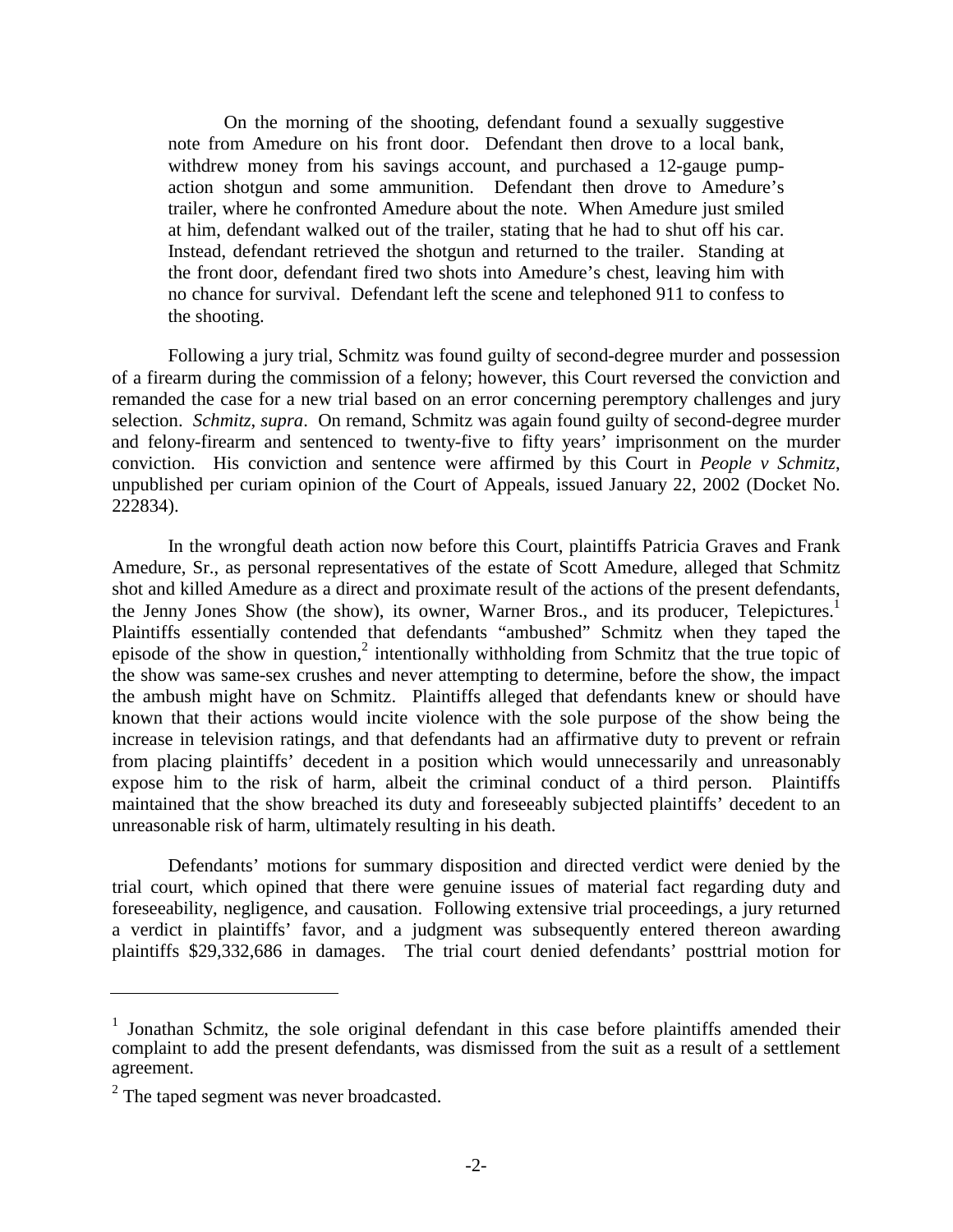judgment notwithstanding the verdict or, in the alternative, for a new trial or remittitur. Defendants now appeal.

II

 In defendants' first issue on appeal, we are confronted with the cornerstone of this case – whether defendants owed a duty to plaintiffs' decedent to protect him from harm caused by the criminal acts of a third party, Jonathan Schmitz. Defendants argue that they owed no such duty and that the trial court erred in denying defendants relief as a matter of law where plaintiffs failed to show a duty to prevent Schmitz' violent conduct. We agree.

Motions for summary disposition, directed verdict, and judgment notwithstanding the verdict are reviewed de novo. *Badalamenti v Beaumont Hosp*, 237 Mich App 278, 284; 602 NW2d 854 (1999); *Meagher v Wayne State Univ*, 222 Mich App 700, 708; 565 NW2d 401 (1997); *Turner v Mercy Hosps & Health Services of Detroit*, 210 Mich App 345, 348; 533 NW2d 365 (1995); *Jenkins v Southeastern Michigan Chapter, American Red Cross*, 141 Mich App 785, 792; 369 NW2d 223 (1985).

A motion under MCR  $2.116(C)(10)$  tests the factual sufficiency of the complaint. Under subsection (C)(10), a trial court considers affidavits, pleadings, depositions, admissions, and other evidence submitted by the parties, MCR  $2.116(G)(5)$ , in the light most favorable to the party opposing the motion. The trial court should grant the motion if the affidavits or other documentary evidence show that there is no genuine issue regarding any material fact and the moving party is entitled to judgment as a matter of law. MCR 2.116(C)(10), (G)(4). *Maiden v Rozwood*, 461 Mich 109, 120; 597 NW2d 817 (1999); *Quinto v Cross & Peters Co*, 451 Mich 358; 547 NW2d 314 (1996).

In reviewing a denied motion for a directed verdict, this Court must examine the evidence and all reasonable inferences that may be drawn from it in a light most favorable to the nonmoving party. *Clark v Kmart Corp*, 465 Mich 416, 418; 634 NW2d 347 (2001); *Mason v Royal Dequindre, Inc*, 455 Mich 391, 397; 566 NW2d 199 (1997). Only if the evidence so viewed fails to establish a claim as a matter of law should the motion be granted. *Clark, supra* at 418-419. The same standard applies in review of motions for judgment notwithstanding the verdict. *Orzel v Scott Drug Co*, 449 Mich 550, 557-558; 537 NW2d 208 (1995).

 Questions about whether a duty exists are for the court to decide as a matter of law. *Mason, supra*; *Murdock v Higgins*, 454 Mich 46, 53; 559 NW2d 639 (1997); *Scott v Harper Recreation, Inc*, 444 Mich 441, 448; 506 NW2d 857 (1993). The fundamental principles concerning the threshold issue of duty in a negligence action are well established and have been set forth in detail on numerous occasions by our courts. See, generally, *Case v Consumers Power Co*, 463 Mich 1, 6; 615 NW2d 17 (2000); *Maiden, supra*; *Murdock, supra*; *Buczkowski v McKay*, 441 Mich 96, 100-101; 490 NW2d 330 (1992); *Friedman v Dozorc*, 412 Mich 1, 22; 312 NW2d 585 (1981); *Moning v Alfono*, 400 Mich 425, 437; 254 NW2d 759 (1977); *Krass v Tri-County Security*, *Inc*, 233 Mich App 661, 667-668; 593 NW2d 578 (1999); *Baker v Arbor Drugs*, *Inc*, 215 Mich App 198, 203; 544 NW2d 727 (1996). Briefly reiterated, a negligence action may be maintained only if a legal duty exists that requires the defendant to conform to a particular standard of conduct in order to protect others against unreasonable risks of harm. *Maiden, supra* at 131-132. This analysis requires a determination whether the relationship of the parties is the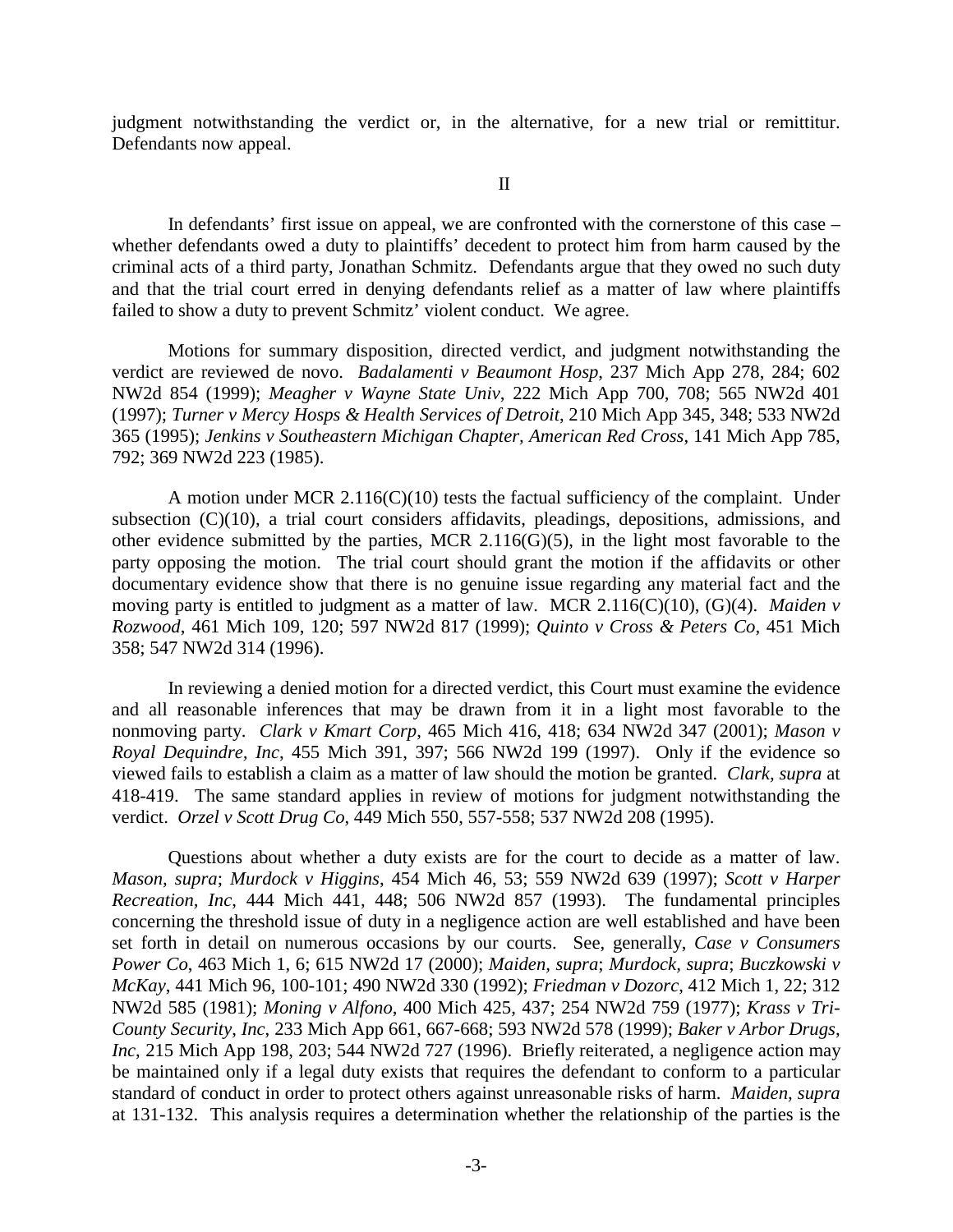sort that a legal obligation should be imposed on one for the benefit of another. *Id*.; *Friedman, supra*. In determining whether a duty exists, courts look to different variables, including "foreseeability of the harm, existence of a relationship between the parties involved, degree of certainty of injury, closeness of connection between the conduct and the injury, moral blame attached to the conduct, policy of preventing future harm, and the burdens and consequences of imposing a duty and the resulting liability for breach." *Krass, supra* at 668-669. See also, *Buczkowski, supra* at 100-101; *Terry v Detroit*, 226 Mich App 418, 424; 573 NW2d 348 (1997).

 Of particular import to the present appeal is the principle that, in general, there is no legal duty obligating one person to aid or protect another. *Krass, supra* at 668. Moreover, an individual has no duty to protect another from the criminal acts of a third party in the absence of a special relationship between the defendant and the plaintiff or the defendant and the third party. *Murdock, supra* at 54; *Buczkowski, supra* at 103-104; *Smith v Jones*, 246 Mich App 270, 275; 632 NW2d 509 (2001); *Krass, supra* at 668-669; *Marcelletti v Bathani*, 198 Mich App 655, 664; 500 NW2d 124 (1993). The rationale underlying this general rule is the fact that "[c]riminal activity, by its deviant nature, is normally unforeseeable." *Papadimas v Mykonos Lounge*, 176 Mich App 40, 46-47; 439 NW2d 280 (1989). Our Court in *Papadimas*, quoting Prosser & Keaton, Torts (5th ed), § 33, p 201, emphasized that "[u]nder all ordinary and normal circumstances, in the absence of any reason to expect the contrary, the actor may reasonably proceed upon the assumption that others will obey the criminal law." *Id*. at 47. As further explained by our Supreme Court in *Williams v Cunningham Drug*, 429 Mich 495, 498-499; 418 NW2d 381 (1988),

 In determining standards of conduct in the area of negligence, the courts have made a distinction between misfeasance, or active misconduct causing personal injury, and nonfeasance, which is passive inaction or the failure to actively protect others from harm. The common law has been slow in recognizing liability for nonfeasance because the courts are reluctant to force persons to help one another and because such conduct does not create a new risk of harm to a potential plaintiff. Thus, as a general rule, there is no duty that obligates one person to aid or protect another.

 Social policy, however, has led the courts to recognize an exception to this general rule where a special relationship exists between a plaintiff and a defendant. . . . The rationale behind imposing a duty to protect in these special relationships is based on control. In each situation one person entrusts himself to the control and protection of another, with a consequent loss of control to protect himself. The duty to protect is imposed upon the person in control because he is best able to provide a place of safety. [Footnotes omitted.]

See also *Ross v Glaser*, 220 Mich App 183, 186-187; 559 NW2d 331 (1996); Restatement of Torts 2d, § 315, p 122.

 "Such a special relationship must be sufficiently strong to require a defendant to take action to benefit the injured party." *Murdock, supra* at 54. Examples of the requisite "special relationship" recognized under Michigan law include a common carrier that may be obligated to protect its passengers, an innkeeper his guests, an employer his employees, owners and occupiers of land their invitees, a doctor his patient, and business invitors or merchants their business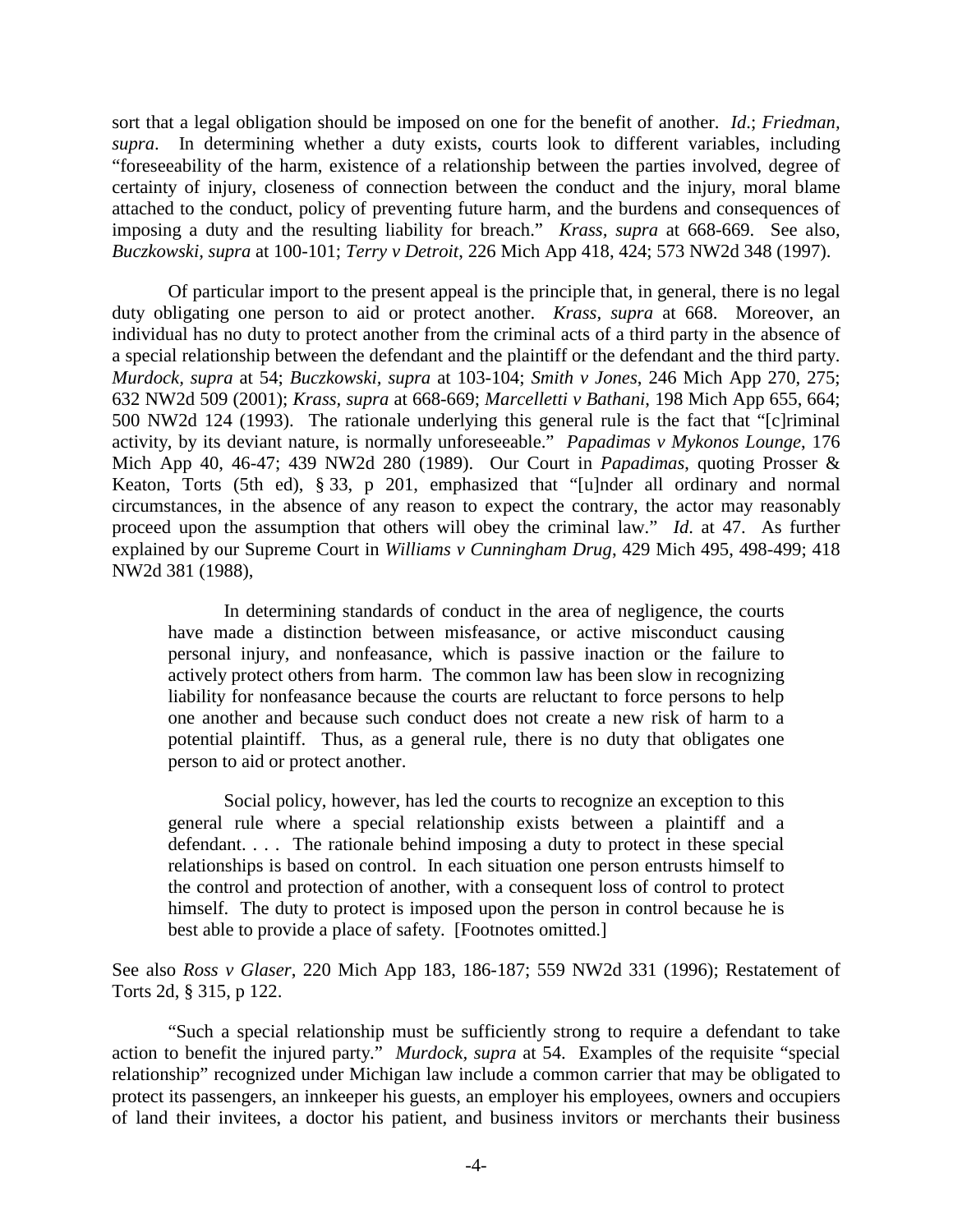invitees. *Id*.; *Buczkowski, supra* at 103-104*; Krass, supra* at 670-671; *Marcelletti, supra* at 664; *Bell & Hudson, PC v Buhl Realty Co*, 185 Mich App 714, 718; 462 NW2d 851 (1990); *Moore v St. Joseph Nursing Home, Inc*, 184 Mich App 766, 768; 459 NW2d 100 (1990). In this context, our courts have established a duty of reasonable care toward only those parties who are "'readily identifiable as [being] foreseeably endangered.'" *Mason, supra* at 398, quoting *Murdock, supra* at 58. See also *Jenks v Brown*, 219 Mich App 415, 421; 557 NW2d 114 (1996); *Marcelletti, supra* at 665. As the *Mason* Court noted, *supra* at 398, "'Readily' is defined as 'promptly; quickly; easily.'"

 In its most recent pronouncement in this regard, our Supreme Court, in *MacDonald v PKT, Inc.* 464 Mich 322; 628 NW2d 33 (2001), revisited the issue of a merchant's duty to protect business invitees from the criminal acts of third parties and substantially narrowed the scope of the duty owed by the premises owner to his invitee. The plaintiff in *MacDonald*  brought an action against the defendant PKT, Inc. (Pine Knob) for injuries suffered while attending a concert at the defendant's theater as a result of sod throwing by other concertgoers. She alleged that the defendant was negligent in failing to provide proper security, failing to stop the performance when it should have known that continuing the performance would incite the crowd, failing to screen the crowd to eliminate intoxicated individuals, and by selling alcoholic beverages. The Court held that merchants have a duty to respond reasonably to situations occurring on their premises that pose a risk of imminent and foreseeable harm to identifiable invitees; however, the duty to respond is limited to reasonably expediting the involvement of the police, and there is no duty to otherwise anticipate and prevent the criminal acts of third parties. The Court stated in pertinent part:

 To summarize, under *Mason* [*v Royal Dequindre, Inc, supra*], *generally merchants "have a duty to use reasonable care to protect their identifiable invitees from the foreseeable criminal acts of third parties." Id. at 405. The duty is triggered by specific acts occurring on the premises that pose a risk of imminent and foreseeable harm to an identifiable invitee.* Whether an invitee is readily identifiable as being foreseeably endangered is a question for the factfinder if reasonable minds could differ on this point. See *id.* at 404-405. *While a merchant is required to take reasonable measures in response to an ongoing situation that is taking place on the premises, there is no obligation to otherwise anticipate the criminal acts of third parties.* Consistent with *Williams*  [*v Cunningham, supra*], a merchant is not obligated to do anything more than reasonably expedite the involvement of the police. We also reaffirm that a merchant is not required to provide security guards or otherwise resort to self-help in order to deter or quell such occurrences. *Williams, supra*. [*MacDonald, supra* at 338 (emphasis added).]

 The *MacDonald* Court, *id*. at 334, n 10, expressly overruled that portion of *Mason* which indicated that a merchant has a duty to take precautions against the criminal conduct of third persons that may be reasonably anticipated, explaining:

 [A] merchant has no obligation generally to anticipate and prevent criminal acts against its invitees. . . . w*e have never recognized as "foreseeable" a criminal act that did not . . . arise from a situation occurring on the premises under circumstances that would cause a person to recognize a risk of imminent*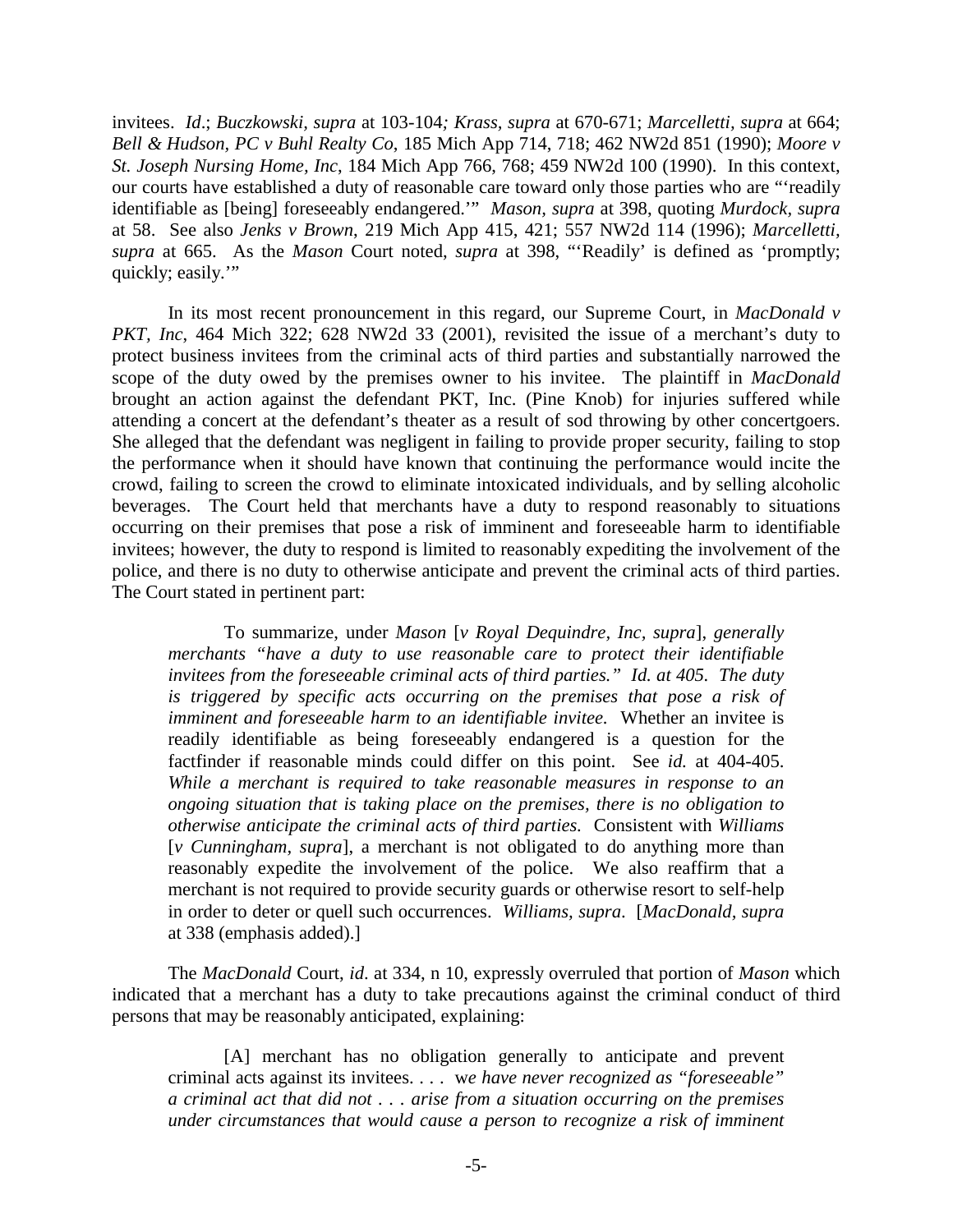*and foreseeable harm to an identifiable invitee.* Consequently, a merchant's only duty is to *respond* reasonably to such a situation. To hold otherwise would mean that merchants have an obligation to provide what amounts to police protection . .

.

 A premises owner's duty is limited to responding reasonably to situations occurring on the premises because, as a matter of public policy, we should not expect invitors to assume that others will disobey the law. *A merchant can assume that patrons will obey the criminal law.* See *People v Stone*, 463 Mich 558, 565; 621 NW2d 702 (2001), citing Prosser & Keeton, Torts (5th ed), § 33, p 201; *Robinson v Detroit*, 462 Mich 439, 457; 613 NW2d 307 (2000); *Buczowski* v *McKay*, 441 Mich 96, 108, n 16; 490 NW2d 330 (1992); *Placek v Sterling Hts*, 405 Mich 638, 673, n 18; 275 NW2d 511 (1979). *This assumption should continue until a specific situation occurs on the premises that would cause a reasonable person to recognize a risk of imminent harm to an identifiable invitee. It is only a present situation on the premises, not any past incidents, that creates a duty to respond.* 

 Subjecting a merchant to liability solely on the basis of a foreseeability analysis is misbegotten. Because criminal activity is irrational and unpredictable, it is in this sense invariably foreseeable everywhere. However, even police, who are specially trained and equipped to anticipate and deal with crime, are unfortunately unable universally to prevent it. This is a testament to the arbitrary nature of crime. Given these realities, it is unjustifiable to make merchants, who not only have much less experience than the police in dealing with criminal activity but are also without a community deputation to do so, effectively vicariously liable for the criminal acts of third parties. [*Id*. at 335 (emphasis in original and added).]

*MacDonald* confirms the long-established rule that there is no general duty to anticipate and prevent criminal activity even where, unlike the present case, there have been prior incidents and the site of the injury is a business premises. Any duty is limited to reasonably responding to situations occurring on the premises that pose a risk of imminent and foreseeable harm to identifiable invitees, and the duty to respond is limited to contacting the police.

 Logic compels the conclusion that defendants in this case had no duty to anticipate and prevent the act of murder committed by Schmitz three days after leaving defendants' studio and hundreds of miles away. Here, the only special relationship, if any, that ever existed between defendants and plaintiffs' decedent, or between defendants and Schmitz, was that of business invitor to invitee. However, any duty ends when the relationship ends, *MacDonald, supra*; *Murdock, supra* at 54-55; *Williams, supra*; Restatement of Torts 2d, § 314A, comment c, p 119, and in this instance the invitor/invitee relationship ended on March 6, 1995, three days before the murder, when Schmitz and Amedure peacefully left the Chicago studio following the taping of the episode. Because the evidence, even when viewed from a perspective most favorable to plaintiffs, revealed no ongoing special relationship at the time of the murder,<sup>3</sup> defendants owed

<sup>&</sup>lt;sup>3</sup> Plaintiffs argue that the special relationship between defendants and Schmitz and Amedure did (continued…)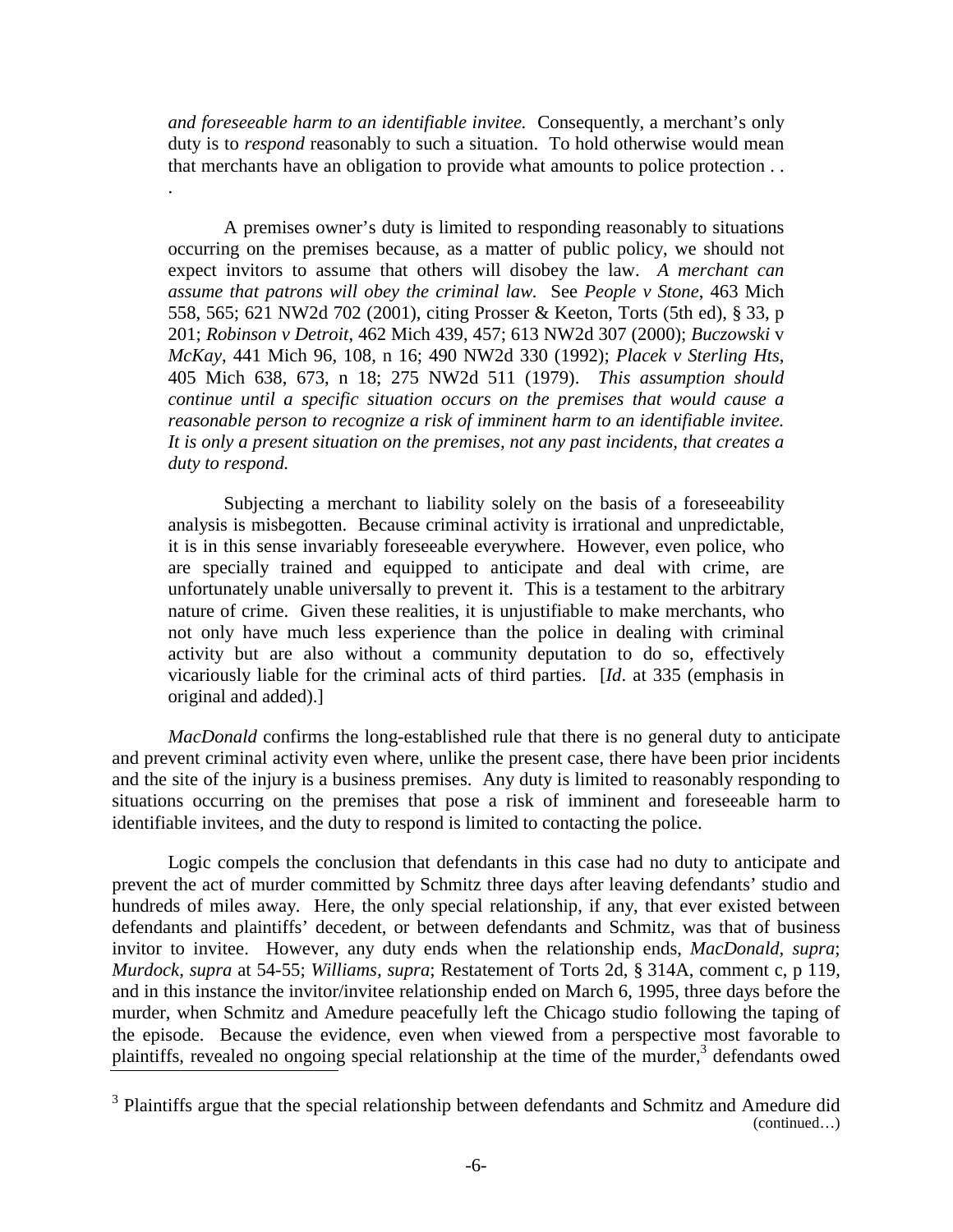no duty to protect plaintiffs' decedent from Schmitz' violent attack on March 9, 1995. The present situation simply cannot, under any reasonable interpretation of the circumstances, be construed as involving an existing special relationship that required defendants to respond to a risk of imminent and foreseeable harm to an identifiable invitee on the premises. *MacDonald, supra*. Consequently, the trial court erred as a matter of law in denying defendants' motions for summary disposition, directed verdict, and judgment notwithstanding the verdict based on lack of duty, an essential element of any negligence action. *Maiden, supra*; *Buczkowski, supra.*

 Plaintiffs seek to characterize the case as one involving misfeasance, alleging that it was reasonably foreseeable that defendants' conduct in creating and taping an episode on the topic of same-sex crushes and actively creating a volatile situation would cause Schmitz to murder Amedure. A duty may be imposed in cases of alleged misfeasance where, notwithstanding the general rule that criminal conduct is unforeseeable as a matter of law, the third party's criminal conduct is a reasonably foreseeable consequence of the defendant's actions under the particular circumstances of the case. See, generally, *Willliams, supra* at 498; *Ross, supra* at 187; Restatement of Torts 2d, §§ 302B, p 88, 314, p 118. However, here, we agree with defendants that such a rationale is wholly unavailing. As previously noted, "[c]riminal activity, by its deviant nature, is normally unforeseeable," *Papadimas, supra* at 46-47, and thus "[u]nder all ordinary and normal circumstances, in the absence of any reason to expect the contrary, the actor may reasonably proceed upon the assumption that others will obey the criminal law." *Id*. This case presents no exceptional circumstances warranting departure from that general rule because the evidence at trial disclosed no "reason to expect the contrary" here. Schmitz gave every appearance of being a normal, well-adjusted adult who consented to being surprised on the show by a secret admirer of unknown sex and identity. The evidence of record indicates that nothing in Schmitz' demeanor, or in any of his interactions with the show, put defendants on notice that he posed a risk of violence to others.<sup>4</sup> Reasonable foreseeability is a necessary prerequisite to

 <sup>(…</sup>continued)

not end when Schmitz and Amedure left the show. Plaintiffs analogize to a dramshop action, in which a bar may be held liable for a drunk driving accident after improperly serving alcoholic beverages to a drunk driver even though the driver is no longer on the premises. However, a dram shop action is statutory in nature and involves serving liquor to a visibly intoxicated person. In this case, Schmitz was neither visibly upset nor dangerous during the taping of the show. See text, *infra*.

<sup>&</sup>lt;sup>4</sup> In this regard, the present case differs substantially from *Ross, supra*, in which a divided panel of this Court found a duty to protect against the criminal acts of a third party based on a theory of misfeasance. The *Ross* majority focused on the defendant's actual knowledge that his son suffered from chronic mental problems and of a history of conflicts between his son and some neighbors. In those circumstances, the defendant's decision to hand his son a loaded gun at the moment one such conflict was flaring up was found to entail a foreseeable risk of injury. *Id.* at 188. The *Ross* Court expressly distinguished *Buczkowski, supra*, on the ground that in that case, as here, "there was no evidence that the customer acted in a threatening manner or was legally incompetent." *Id*. at 189. The court also relied on the "proximity in time between the defendant's conduct and the shooting," *id*., explaining that the shooting occurred "just minutes after defendant handed [his son] a loaded gun," *id*. at 193, not days later and a long distance away as in the instant case.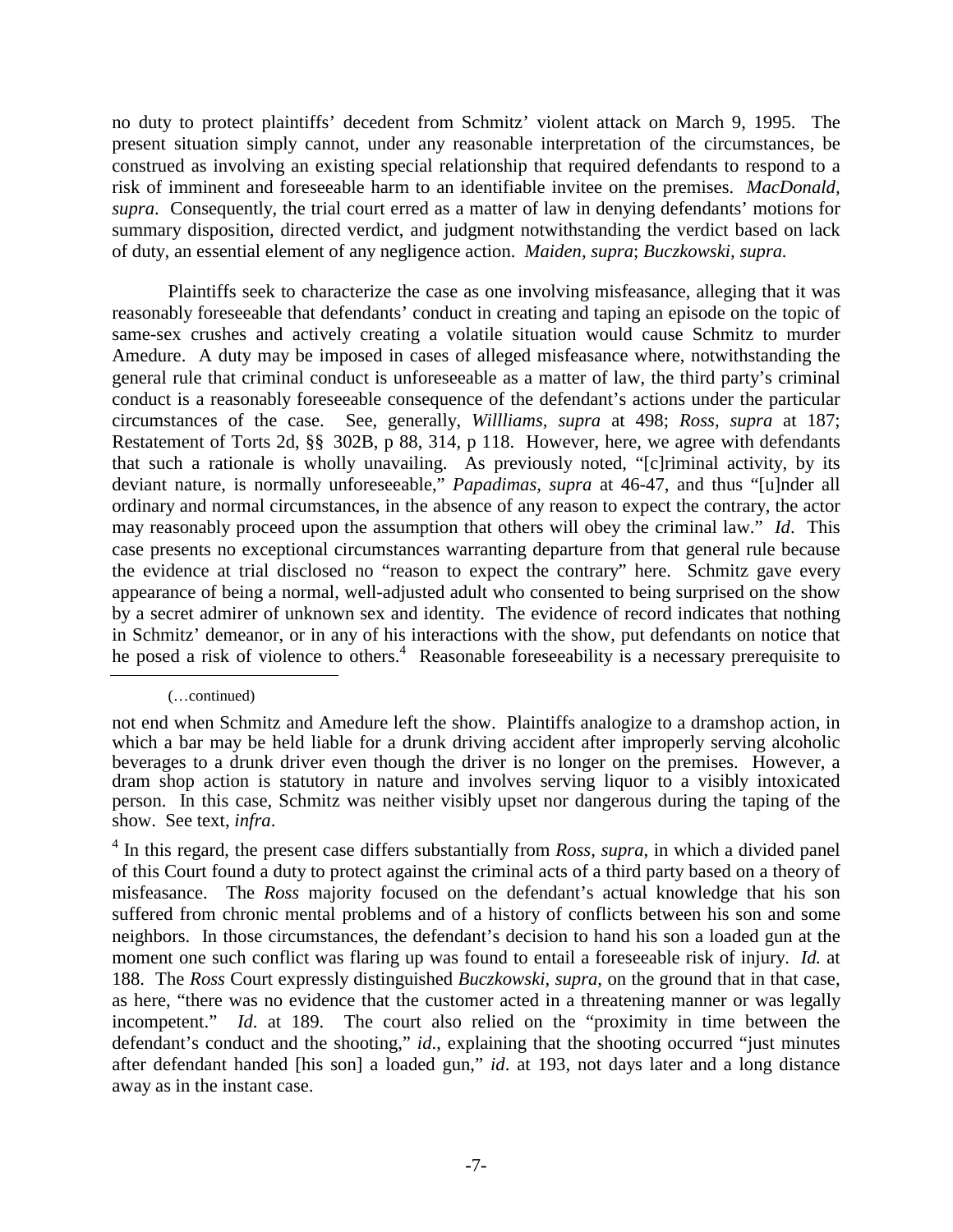any finding of a duty under Michigan law. *Buczkowski, supra*; cf. *Groncki v Detroit Edison Co*, 453 Mich 644, 657; 557 NW2d 289 (1996) (opinion by Brickley, C.J.). Viewed from a perspective most favorable to plaintiffs, the evidence failed to establish a jury question on whether it was reasonably foreseeable that Schmitz would murder Amedure as the natural and probable result of the events on the show. Accordingly, the trial court should have ruled that the murder was not foreseeable as a matter of law and entered judgment in favor of defendants. See *Buczkowski, supra* at 108, n 16 (emphasizing that because there was no evidence of actual notice of "abnormal behavior," the "retailer [who sold ammunition to an allegedly intoxicated person] was entitled to proceed on the assumption that the purchaser would obey the criminal law"), and *Johnson v Detroit*, 457 Mich 695, 712; 579 NW2d 895 (1998)(opinion by Mallett, C.J.) ("defendants could not have suspected that the decedent [who committed suicide in a holding cell by using exposed overhead bars that had been covered with mesh that was torn away and had not been repaired despite police knowledge of the problem] was suicidal. Consequently, there was no duty to prevent this unforeseeable death."). To impose a duty based on a misfeasance theory under the circumstances at hand would expand the concept of duty to limitless proportions.

III

 Finally, to the extent the torts of misrepresentation and intentional infliction of emotional distress were either pleaded as alternative theories of recovery or incorporated into the cause of action, over defendants' objection, by the trial court's jury instructions, we conclude that such claims must fail as a matter of law. Amedure's estate cannot recover under the separate tort of intentional misrepresentation, based on defendants' alleged statements to Schmitz, a third party. *Hi-Way Motor Co v International Harvester Co*, 398 Mich 330, 336; 247 NW2d 813 (1976).5 The elements of intentional infliction of emotional distress are similarly lacking. See *Roberts v Auto-Owners Ins Co,* 422 Mich 594, 602; 374 NW2d 905 (1985). The mental distress that is the subject of this case was allegedly inflicted on Schmitz, a nonparty to this appeal, not on plaintiffs' decedent. Therefore, this count could not be sustained as a matter of law.

IV

 In sum, we conclude that defendants owed no duty as a matter of law to protect plaintiffs' decedent from the intentional criminal acts of a third party, Jonathan Schmitz, that occurred three days after the taping of the Jenny Jones Show. While defendants' actions in creating and producing this episode of the show may be regarded by many as the epitome of bad taste and sensationalism, such actions are, under the circumstances, insufficient to impute the requisite relationship between the parties that would give rise to a legally cognizable duty. The trial court therefore erred in denying defendants' motions in this regard. Because we find no antecedent duty, we need not address the other issues raised by defendants on appeal. Accordingly, we reverse, vacate the judgment, and remand to the trial court with directions that it enter judgment in favor of defendants.

<sup>&</sup>lt;sup>5</sup> Moreover, assuming the alleged misrepresentation was not a separate cause of action but rather a manifestation of plaintiffs' negligence claim, as already noted, *supra,* no ongoing special relationship existed between defendants and Amedure on the day of the unforeseeable murder; thus, defendants owed no duty to prevent Schmitz' criminal conduct.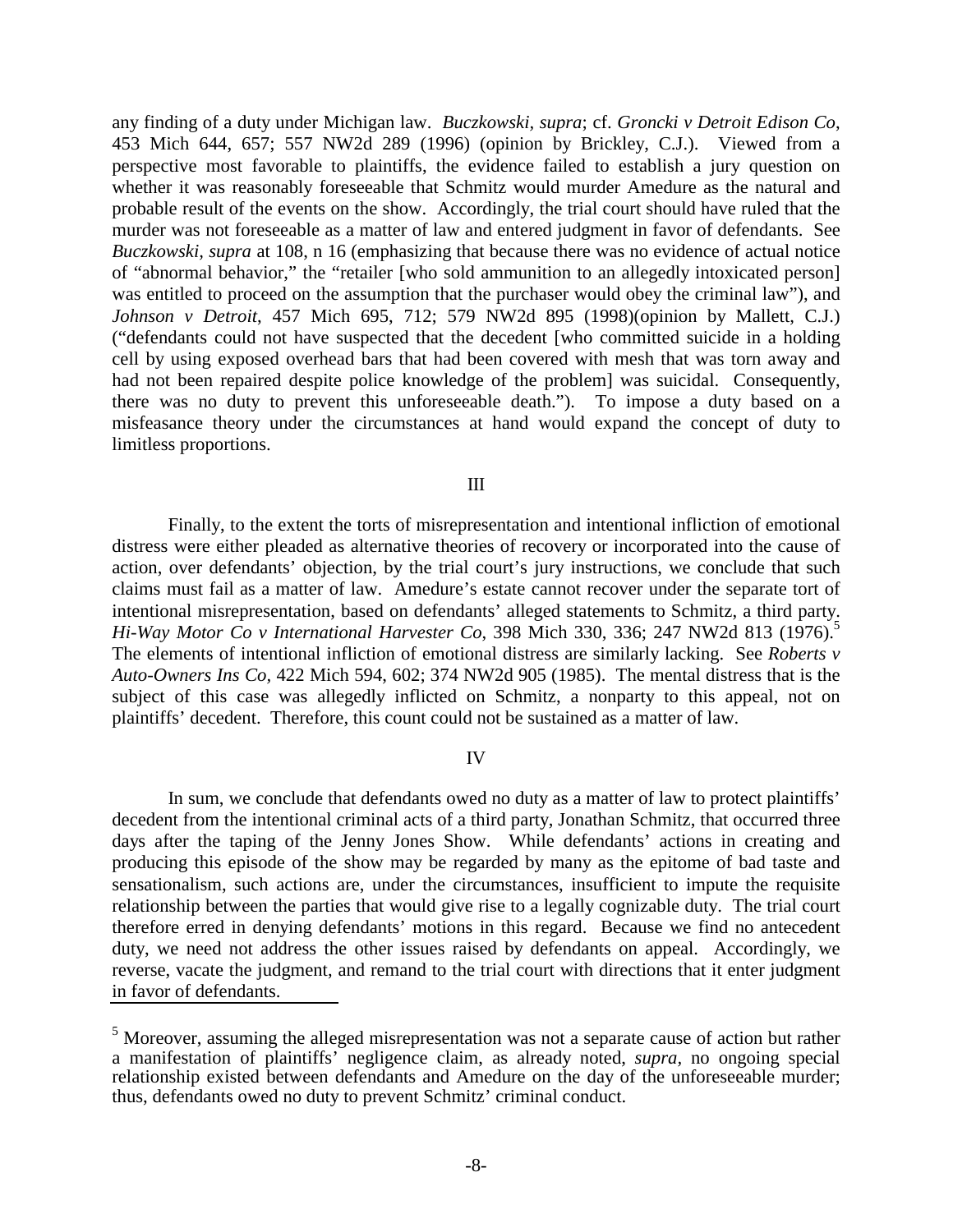Reversed and remanded. We do not retain jurisdiction.

/s/ Richard Allen Griffin /s/ Patrick M. Meter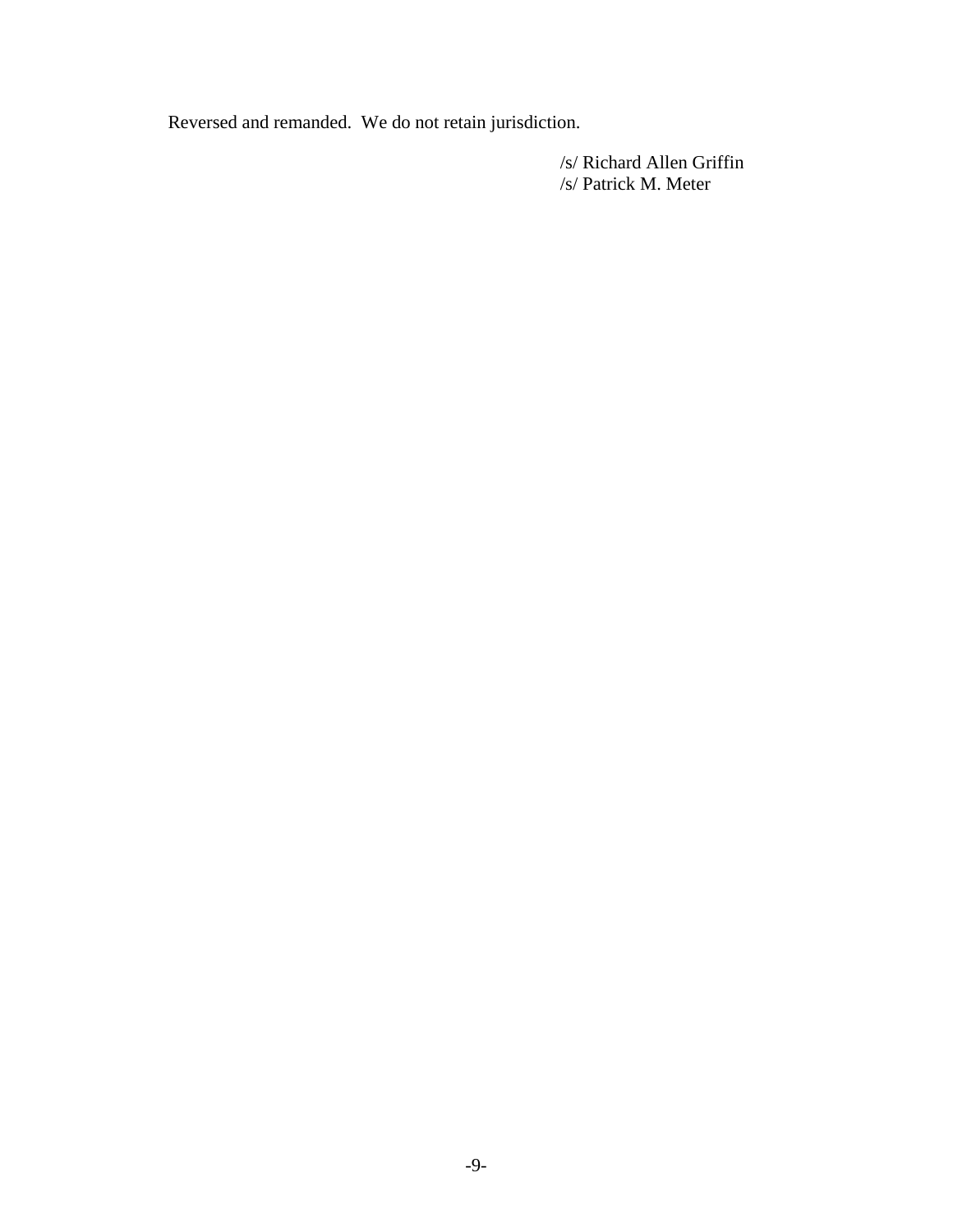## **STATE OF MICHIGAN**

## **COURT OF APPEALS**

PATRICIA GRAVES and FRANK AMEDURE, SR., as Personal Representatives of the Estate of Scott Amedure, Deceased,

 FOR PUBLICATION October 22, 2002

Plaintiffs-Appellees,

WARNER BROS., JENNY JONES SHOW, and TELEPICTURES, jointly and severally,

Defendants-Appellants.

Before: Murphy, P.J., and Griffin and Meter, JJ.

MURPHY, P.J. (*dissenting*).

 I respectfully dissent from the majority's opinion because the issue of foreseeability concerning the shotgun slaying was properly placed in the hands of the jury. Viewing the evidence in a light most favorable to plaintiffs, I believe that the issue was properly left to the jury where the evidence indicated that Jonathan Schmitz was humiliated and devastated on a show scheduled to be broadcast<sup>1</sup> on national television by defendants through the revelation of a homosexual crush and lurid sexual fantasy by Scott Amedure after Schmitz told defendants that he did not want the crush to be that of another man, and where defendants nonetheless proceeded with the production of the show, using deceit, sensationalism, and outrageous behavior. I reach my conclusion taking into consideration Schmitz's personal history, which included mental illness, alcohol and drug abuse, suicide attempts, anger management problems, and sexual identity concerns. Certainly, reasonable men and women could differ on whether Schmitz's violent act foreseeably resulted from defendants' actions in manipulating and exploiting the lives, emotions, and sexual identities of individuals for the purpose of producing their television talk show. $2$ 

v No. 226645 Oakland Circuit Court LC No. 95-494536-NZ

<sup>&</sup>lt;sup>1</sup> Although the taped segment was never broadcasted, presumably because of the tragic event that unfolded, it is clear from the record that Schmitz anticipated that it would be.

 $2$  Although Schmitz first declined to appear on the show, he subsequently decided to appear because, in part, he believed that there was a chance he could meet the love of his life or get back together with his ex-girlfriend.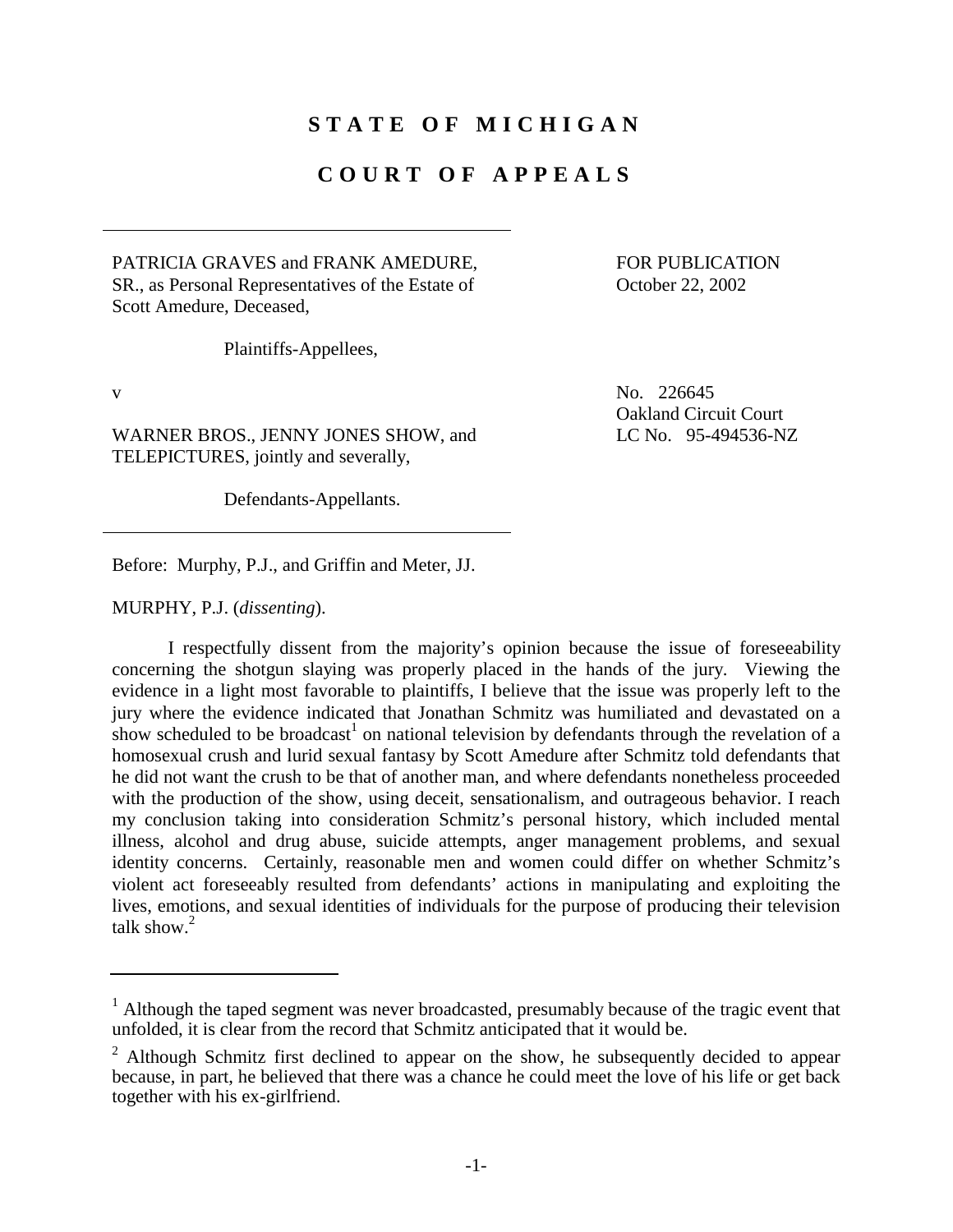The existence of a legal duty in a negligence action is a question of law that this Court reviews de novo. *Cipri v Bellingham Frozen Foods, Inc,* 235 Mich App 1, 14; 596 NW2d 620 (1999). However, where there are factual circumstances that give rise to a legal duty, the existence or nonexistence of those facts must be decided by a jury. *Aisner v Lafayette Towers,*  129 Mich App 642, 645; 341 NW2d 852 (1983). Whether the risk of harm from third party criminal activity is foreseeable in a particular case is generally a question of fact for the jury. *Holland v Liedel,* 197 Mich App 60, 63; 494 NW2d 772 (1992). Although the question of duty is ordinarily one of law to be decided by the court, where a determination of duty depends on factual findings, those findings must be found by the jury. *Id.* at 65.

 Defendants' arguments regarding duty arose below in the context of defendants' motions for summary disposition, directed verdict, and judgment notwithstanding the verdict [JNOV]. Each of those motions is reviewed de novo by this Court. *Spiek v Dep't of Transportation,* 456 Mich 331, 337; 572 NW2d 201 (1998); *Cacevic v Simplimatic Engineering Co (On Remand),*  248 Mich App 670, 679; 645 NW2d 287 (2001); *Morinelli v Provident Life & Accident Ins Co,*  242 Mich App 255, 260; 617 NW2d 777 (2000).<sup>3</sup>

 In *Terry v Detroit,* 226 Mich App 418, 424; 573 NW2d 348 (1997), this Court outlined the following general principles concerning a negligence action:

 In order to establish a prima facie case of negligence, the plaintiff must prove: "(1) that the defendant owed a duty to the plaintiff; (2) that the defendant breached that duty; (3) that the defendant's breach of duty was a proximate cause of the plaintiff's damages; and (4) that the plaintiff suffered damages." *Baker v Arbor Drugs, Inc,* 215 Mich App 198, 203; 544 NW2d 727 (1996). Duty is an obligation that the defendant has to the plaintiff to avoid negligent conduct. *Id.*  Whether a duty exists is a question of law for the court. *Simko v Blake,* 448 Mich 648, 655; 532 NW2d 842 (1995). If a court determines as a matter of law that a defendant owed no duty to a plaintiff, summary disposition is appropriate under MCR 2.116(C)(8). *Dykema v Gus Macker Enterprises, Inc*[,] 196 Mich App 6, 9; 492 NW2d 472 (1992).

 In determining whether a duty exists, courts look to different variables, including the  $(1)$  foreseeability of the harm,  $(2)$  degree of certainty of injury,  $(3)$ existence of a relationship between the parties involved, (4) closeness of connection between the conduct and injury, (5) moral blame attached to the conduct, (6) policy of preventing future harm, and (7) the burdens and

 $3$  In evaluating a motion for summary disposition brought under MCR 2.116(C)(10), a trial court considers affidavits, pleadings, depositions, admissions, and other evidence submitted by the parties, MCR 2.116(G)(5), in a light most favorable to the nonmoving party. *Maiden v Rozwood,*  461 Mich 109, 120; 597 NW2d 817 (1999). In a (C)(8) motion, all factual allegations in support of the claim are accepted as true and construed in a light most favorable to the nonmoving party. *Id.* at 119. The test for evaluating a motion for directed verdict and JNOV is identical. *Smith v Jones,* 246 Mich App 270, 273-274; 632 NW2d 509 (2001). The evidence and all legitimate inferences therefrom must be resolved in a light most favorable to the nonmoving party. *Wilkinson v Lee,* 463 Mich 388, 391; 617 NW2d 305 (2000).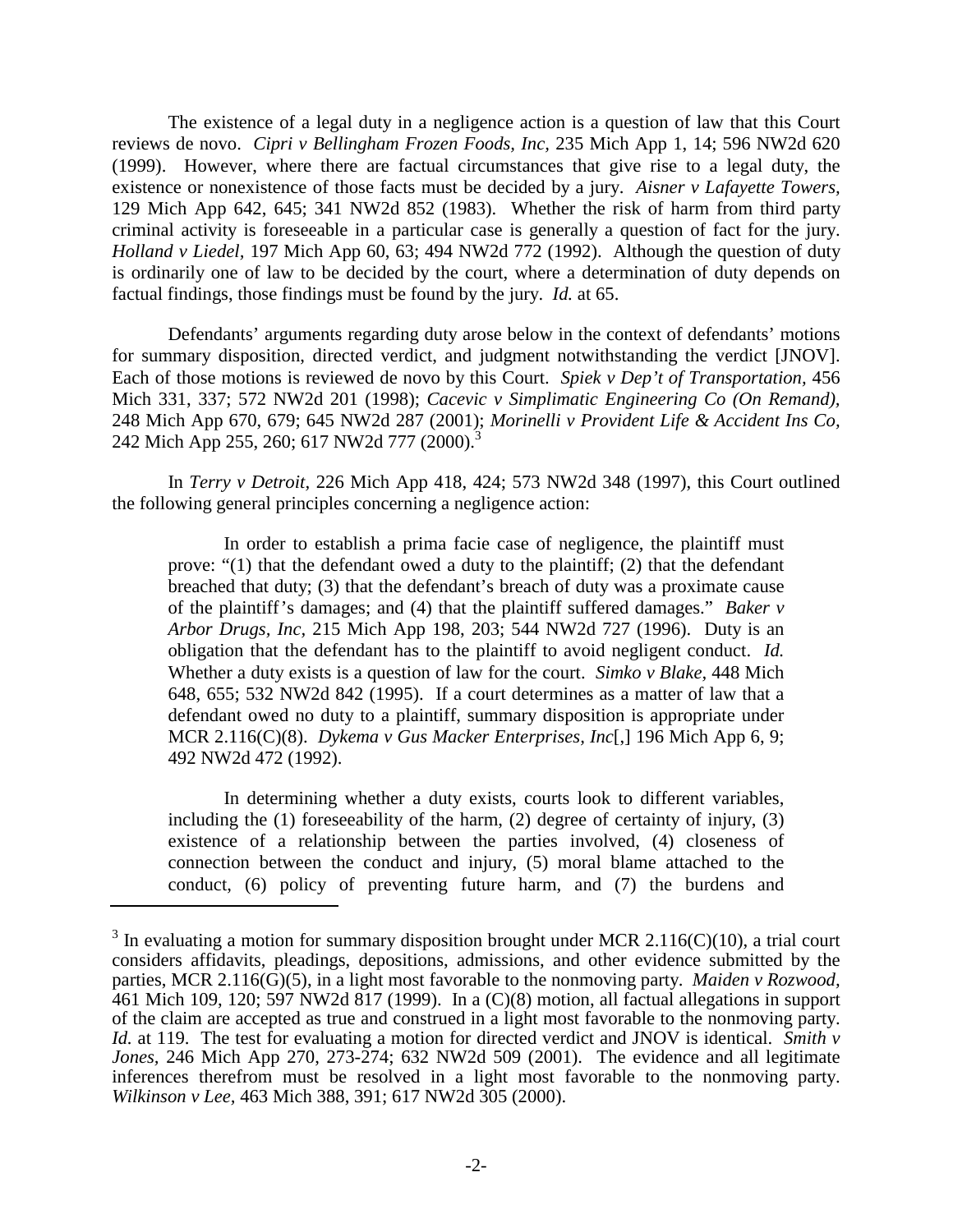consequences of imposing a duty and the resulting liability for breach. *Buczkowski* [*v McKay,* 441 Mich 96, 101; 490 NW2d 330 (1992)], citing Prosser & Keeton, Torts (5th ed), § 53, p 359, n 24; *Baker, supra.* 

 One of the initial difficulties in addressing the issues presented in this case is the development of the proper analytical framework. In *Babula v Robertson,* 212 Mich App 45, 52, n 2; 536 NW2d 834 (1995), this Court, quoting *Moning v Alfono,* 400 Mich 425, 437-438; 254 NW2d 759 (1977), stated:

 '"Duty' comprehends whether the defendant is under *any* obligation to the plaintiff to avoid negligent conduct; it does not include – where there is *an*  obligation – the nature of the obligation: the general standard of care and the specific standard of care.... While the court decides questions of duty, general standard of care and proximate cause, the jury decides whether there is cause in fact and the specific standard of care: whether defendants' conduct in the particular case is below the general standard of care, including – unless the court is of the opinion that all reasonable persons would agree or there is an overriding legislatively or judicially declared public policy – whether in the particular case the risk of harm created by the defendants' conduct is or is not reasonable." [Emphasis in original.]

 The *Babula* panel noted that the questions of duty and proximate cause are interrelated because the question of whether there is the requisite relationship, giving rise to a legal duty, and the question whether the cause is so significant and important to be regarded a proximate cause both depend in part on foreseeability. *Babula, supra* at 53.

 The first matter that needs to be addressed in properly analyzing the duty issue is whether plaintiffs' action is premised on nonfeasance or misfeasance. I specifically disagree with that portion of the majority's opinion that implicitly focuses on the concept of nonfeasance and the necessarily incorporated principles concerning the duty to protect and the necessity of a special relationship. Such an analysis is inapplicable in this case, a case of misfeasance, not nonfeasance.

 In *Ross v Glaser,* 220 Mich App 183, 184-185; 559 NW2d 331 (1996), the decedent's estate brought suit against the father of an adult son after the son, who had a history of mental illness, shot the decedent with a gun provided by the father, which gun was given to the son while he was in an agitated state. This Court reversed the trial court's order granting summary disposition to the defendant. *Id.* at 184. The *Ross* panel, distinguishing misfeasance from nonfeasance, stated:

 In this case, defendant argues that he has no duty to control the conduct of third parties absent a special relationship to them, particularly when the conduct is criminal. He asserts that the father-son relationship is insufficient to establish the required special relationship that would impose a duty on him.

 The argument is unavailing. Michigan courts have distinguished active misconduct causing personal injury (misfeasance) and passive inaction or the failure to protect others from harm (nonfeasance). Generally, with respect to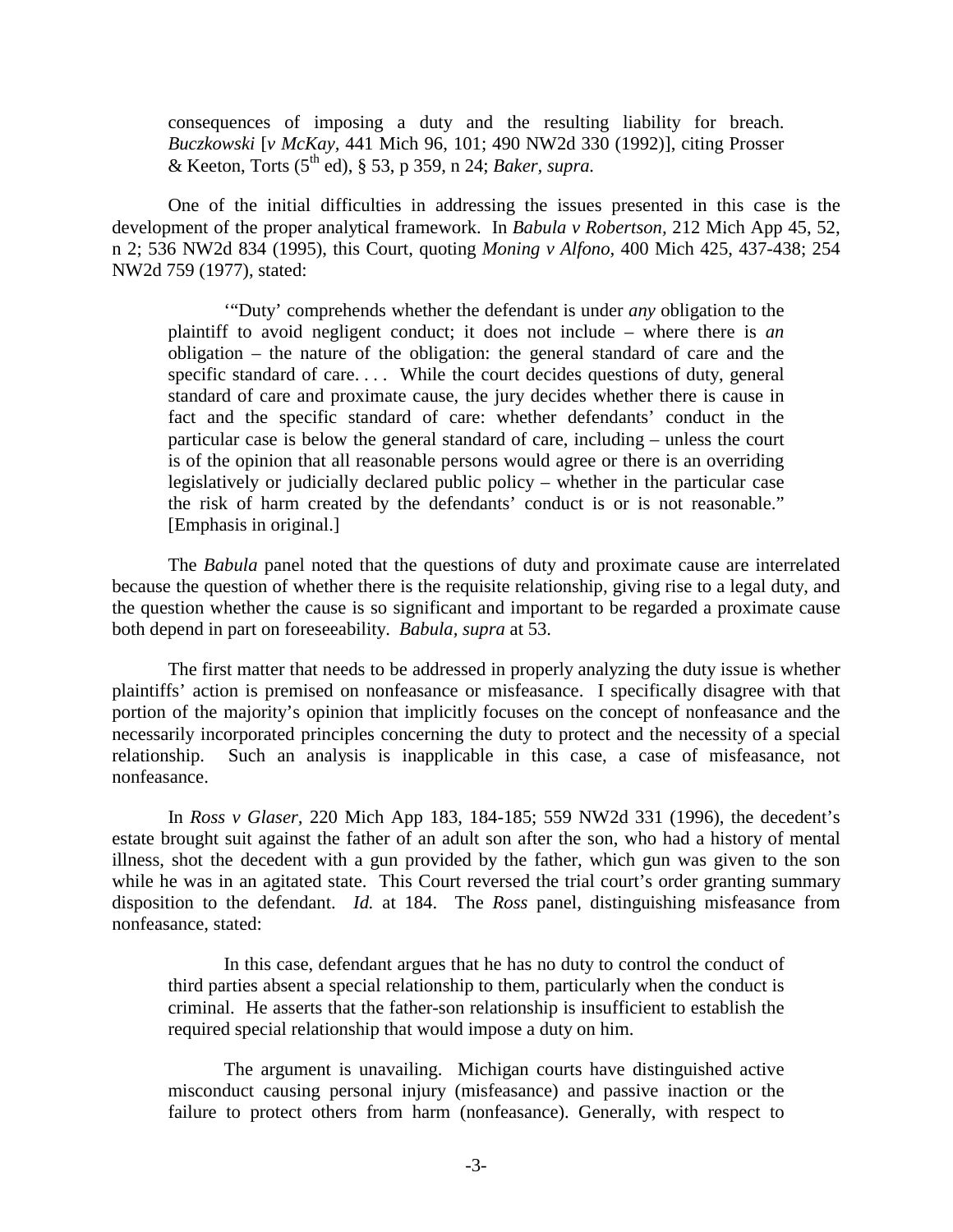nonfeasance, there is no legal duty that obligates a person to aid or protect another. An exception has developed where a special relationship exists between the persons.

 However, defendant's act of handing a loaded gun to [his son] was not one of nonfeasance, but rather misfeasance. Therefore, the special relationship doctrine is inapplicable . . . .Instead, we must determine whether defendant had a duty to refrain from handing [his son] a loaded weapon.

\* \* \*

 As to foreseeability, we determine whether it is foreseeable that the conduct may create a risk of harm to the victim and whether the result and intervening causes were foreseeable. [*Ross, supra* at 186-187 (citations omitted).]

 The *Ross* panel concluded that summary disposition was improper because the likelihood of injury was high where the mentally ill son was handed a loaded gun while in an agitated state and in conflict with antagonists. *Id.* at 189. *Ross* makes clear that principles regarding the duty to protect another from the criminal acts of third parties and the necessity of a special relationship do not apply in cases of misfeasance.

The essence of plaintiffs' case is premised on misfeasance, or active misconduct, as opposed to nonfeasance or passive inaction, which would require a special relationship, because plaintiffs challenged defendants' actions in producing the same-sex crush show.<sup>4</sup> Plaintiffs were not asserting liability based on defendants' failure to properly respond to Schmitz pointing a shotgun at Amedure or failure to actively protect Amedure from Schmitz's actions, nor, on close inspection, is plaintiffs' action premised on defendants' failure to anticipate or prevent Schmitz's criminal act. Rather, plaintiffs' action focuses on defendants' active misconduct *that allegedly created a risk of foreseeable harm* to Amedure, which conduct included lies, deceit, and outrageous behavior. Although it is true that certain aspects of plaintiffs' claims involved inaction, such as the failure to check into Schmitz's background, the claims are all in the context of the manner in which the show was produced, which is a matter of active misconduct.

<sup>&</sup>lt;sup>4</sup> Defendants argue in their reply brief that plaintiffs did not request a jury instruction based on misfeasance, nor did the trial court ever rule that alleged misfeasance was an appropriate basis for imposing liability. Defendants' argument lacks merit. The trial court and plaintiffs continually referred to this case as a simple negligence case, or a "classic case of negligence." The trial court denied the initial motion for summary disposition, in part, because plaintiffs alleged that the show *actively created a volatile situation.* As to instructions, the court instructed the jury: "Therefore, by 'negligence,' I mean the failure to do something that a reasonably careful television production company would do, or *the doing of something* that a reasonably careful television production company would not do under the circumstances that you find existed in this case." Moreover, plaintiffs sought instructions regarding affirmative acts, e.g., misrepresentation and intentional infliction of emotional distress.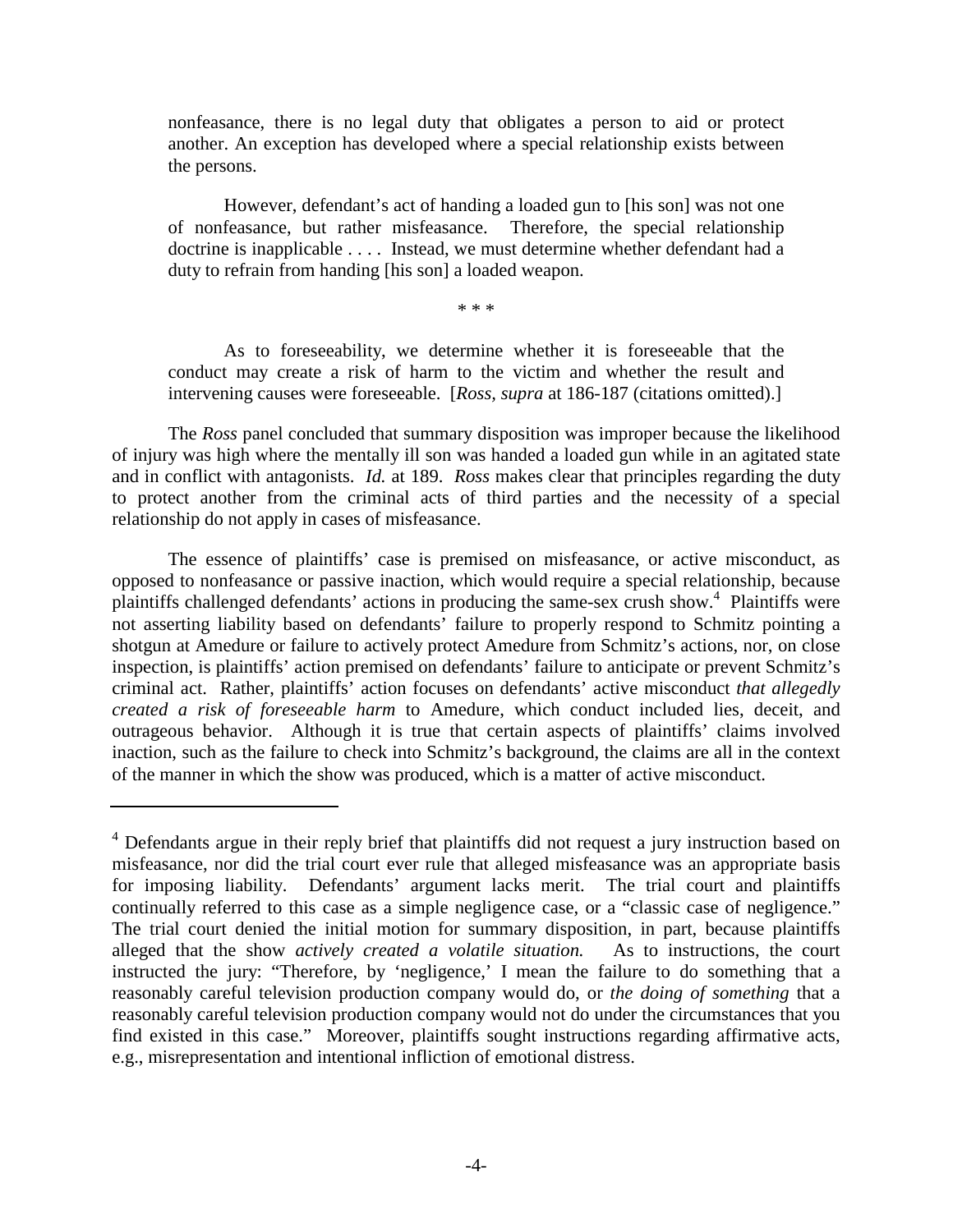The majority mistakenly relies on *MacDonald v PKT, Inc,* 464 Mich 322; 628 NW2d 33 (2001), in support of its position. *MacDonald, id.* at 345, specifically reaffirmed our Supreme Court's earlier decision in *Williams v Cunningham Drug Stores, Inc,* 429 Mich 495; 418 NW2d 381 (1988), in which the Supreme Court stated:

In determining standards of conduct in the area of negligence, the courts have made a distinction between misfeasance, or active misconduct causing personal injury, and nonfeasance, which is passive inaction or the failure to actively protect others from harm. The common law has been slow in recognizing liability for nonfeasance because the courts are reluctant to force persons to help one another and *because such conduct does not create a new risk of harm to a potential plaintiff.* [*Williams, supra* at 498 (emphasis added).]

In *MacDonald, supra* at 345-346,<sup>5</sup> the Supreme Court, addressing the duty of premises owners concerning the criminal acts of third parties, held:

 [W]e conclude that merchants have a duty to respond reasonably to situations occurring on the premises that pose a risk of imminent and foreseeable harm to identifiable invitees. We hold that the duty to respond is limited to reasonably expediting the involvement of the police, and that there is no duty to otherwise anticipate the criminal acts of third parties. Finally, we affirm that merchants are not required to provide security personnel or otherwise resort to self-help in order to deter or quell such occurrences."

The Supreme Court additionally held that there is no duty to prevent the criminal acts of third parties. *Id.* at 326. The *MacDonald* Court did not hold that there was no duty to avoid actively creating a volatile situation that gives rise to a criminal act.

Defendants focus on the lack of any duty owed to Amedure. Based on the case law cited above, the determination of whether defendants owed a duty to Amedure to avoid negligent conduct depended on the conduct at issue in relation to the harm claimed. In other words, the relevant inquiry in determining the existence of a duty is whether defendants should have refrained from producing and taping a same-sex crush show in the fashion it was done and under the circumstances presented, where plaintiffs asserted that the conduct caused physical harm and death to Amedure.<sup>6</sup> In determining whether defendants should have refrained from producing the same-sex crush show in light of the alleged harm, we must look to whether the harm was foreseeable in that context. Reversal is mandated only if we can rule, as a matter of law and

 $5$  The Supreme Court noted the factual circumstances, stating that "[i]n these consolidated premises liability cases, plaintiffs seek to recover for injuries they suffered when fellow concertgoers at the Pine Knob Music Theater . . ., an outdoor amphitheater that offered seating on a grass-covered hill, began pulling up and throwing pieces of sod. We granted leave to address the duty of premises owners concerning the criminal acts of third parties." *MacDonald, supra* at 325.

<sup>&</sup>lt;sup>6</sup> In *Ross, supra* at 187, this Court stated that "we must determine whether defendant had a duty to refrain from handing Anthony a loaded weapon."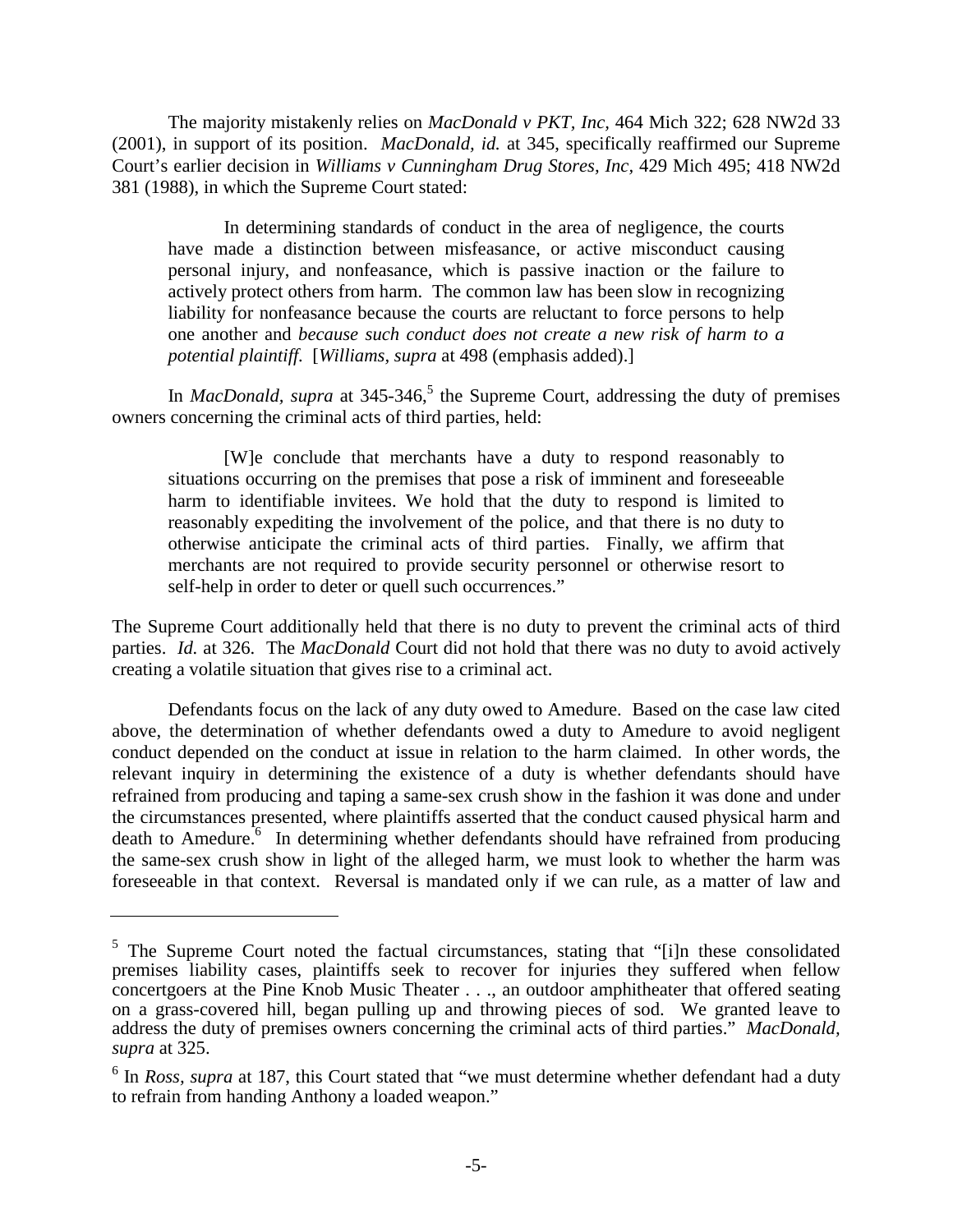viewing the evidence in a light most favorable to plaintiffs, that a violent response by Schmitz was not foreseeable based on the circumstances of this case*.*

A duty arises if events are foreseeable. *Groncki v Detroit Edison Co,* 453 Mich 644, 657; 557 NW2d 289 (1996). "Criminal activity, by its deviant nature, is normally unforeseeable." *Papadimas v Mykonos Lounge,* 176 Mich App 40, 46-47; 439 NW2d 280 (1989). The *Papadimas* panel, quoting Prosser and Keaton, Torts (5<sup>th</sup> ed), § 33, p 201, noted that "[u]nder all ordinary and normal circumstances, in the absence of any reason to expect the contrary, the actor may reasonably proceed upon the assumption that others will obey the criminal law[.]" *Papadimas, supra* at 47. "It is not necessary that the manner in which a person might suffer injury be foreseen or anticipated in specific detail." *Ross, supra* at 188.

 Plaintiffs rely, in part, on *Pamela L v Farmer,* 112 Cal App 3d 206, 207-209; 169 (1980), where the California Court of Appeals reversed summary disposition granted in favor of defendant wife, where the wife knew of her defendant husband's history of molesting women and children when she encouraged and invited plaintiff minors to use the swimming pool at her house and told the minors' parents that it was safe for their children to play at her house while she was at work and her husband was home. The court ruled, in part, that if the allegations were true, the wife could have been held to have unreasonably exposed the minors to harm. *Id.* at 211. The court also ruled that "where the defendant, through his or her own action (misfeasance) has made the plaintiff's position worse and has created a foreseeable risk of harm from the third person[,]" liability may arise. *Id.* at 209. The principles enunciated in *Ross* parallel those in *Pamela L.* 

 Defendants rely on *Johnson v Detroit,* 457 Mich 695, 697, 699-700; 579 NW2d 895 (1998), in which the decedent committed suicide in a holding cell through use of exposed overhead bars that had been covered by mesh that was torn away, but which had not been repaired although the defendant was aware of the need to repair the problem but had failed to do so. Our Supreme Court, rejecting the plaintiff's negligence claim, stated:

In her negligence claim, the plaintiff has to establish that the defendant had a duty to this particular decedent, that it breached that duty by placing the decedent in the defective cell, and that the breach was a proximate and factual cause of the decedent's death. A defendant does not owe a duty to an unforeseeable plaintiff. In this case, plaintiff failed to present a genuine issue of material fact establishing the existence of a duty owed to plaintiff's decedent because defendants were actually unaware, and it was not reasonably foreseeable, that the decedent was suicidal before placing him in the defective cell. . . .

[O]fficers testified that the decedent gave no indication that he was suicidal. Conversely, the plaintiff presented nothing to refute this evidence and did not offer any evidence that the suicide was reasonably foreseeable.

Where the events leading to injury are not foreseeable, there is no duty, and summary disposition is appropriate. *Groncki v Detroit Edison Co,* 453 Mich 644, 657; 557 NW2d 289 (1996). In this case, the defendants had no notice that the decedent might attempt suicide, and therefore they cannot be held responsible for failing to prevent the decedent's death. This death was not reasonably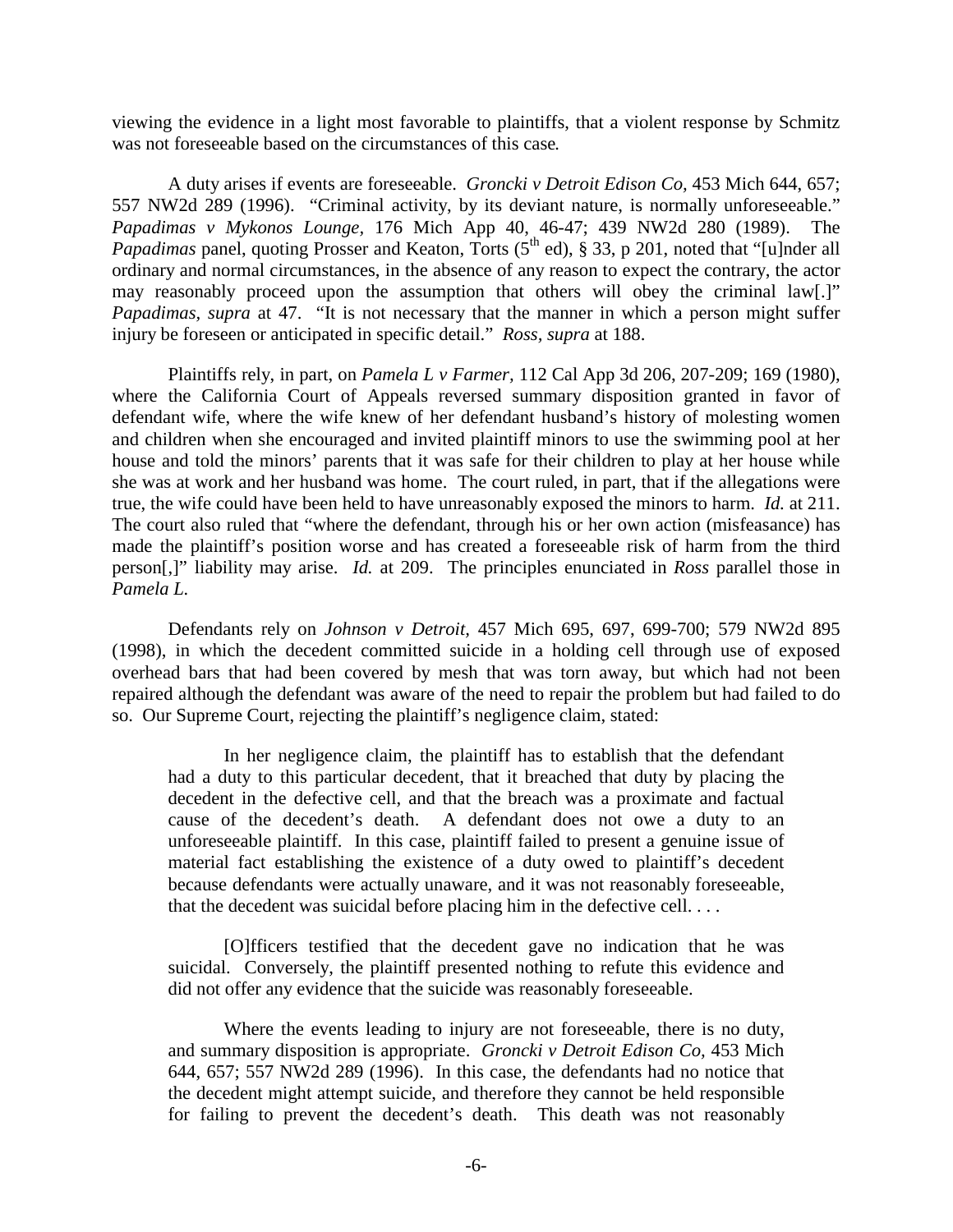foreseeable. Tragic as it was, defendants cannot be held responsible for the unforeseen suicide of the plaintiff's decedent. [*Johnson, supra* at 711-712.]

*Johnson* leads to the issue of whether Schmitz's personal history, which included depression, alcohol and drug abuse, suicide attempts, anger management problems, and sexual identity concerns, should be taken into account in determining whether a violent response was foreseeable, where there was no evidence that defendants knew about Schmitz's personal or psychiatric history.<sup>7</sup> The majority states, when it does reach the issue of misfeasance, that "Schmitz gave every appearance of being a normal, well-adjusted adult who consented to being surprised on the show by a secret admirer of unknown gender and identity." For the most part, I agree with this statement.<sup>8</sup>

The matter presents a unique situation in the law regarding the foreseeability of thirdparty criminal acts because ordinarily one would not have the opportunity to look into the personal history of the criminal actor's life or even know who the criminal actor was going to be before the negligent act occurred; however, here the show knew beforehand that it was going to surprise Jonathan Schmitz and cause some type of emotional reaction before it proceeded with its intentional act. In *Johnson, supra,* where the Supreme Court relied on the lack of notice of suicidal tendencies, the police did not have the opportunity or ability to review the decedent's background, let alone know her identity, in order to make an assessment of any suicidal tendencies before arresting her and putting her in the holding cell, and to require the police to do so would be unreasonable; they were only able to assess any suicidal tendencies based on her interaction with the police at the time of the arrest. In *Ross* and *Pamela L, supra,* the defendants knew of the criminal actors' personal history because the actors were family members.

The question should not involve whether the show must be required or has a duty to make an inquiry into the background of a particular person, the failure of which may result in liability, but rather whether defendants should be charged with the knowledge of the actual history for purpose of foreseeability analysis.

I would hold that as a matter of public policy, if defendants, for their own benefit, wish to produce "ambush" shows that can conceivably create a volatile situation, they should bear the risk if a guest is psychologically unstable or criminally dangerous by being charged with that knowledge in the context of any foreseeability analysis. "Public policy is to be ascertained by reference to the laws and legal precedents and not from general considerations of supposed public interests." *Terrien v Zwit,* 467 Mich 56, 68; 648 NW2d 602 (2002). Analogous legal precedents form the basis of my public policy position.

 $\frac{7}{1}$  This evidence was presented to the jury through the testimony of plaintiffs' experts and individuals with personal knowledge of Schmitz's life, including his ex-girlfriend with whom he had lived.

<sup>&</sup>lt;sup>8</sup> There was some testimony presented that one of the show's producers was so annoyed by Schmitz's constant phone calls before the show that if Schmitz called one more time, the producer would smack him.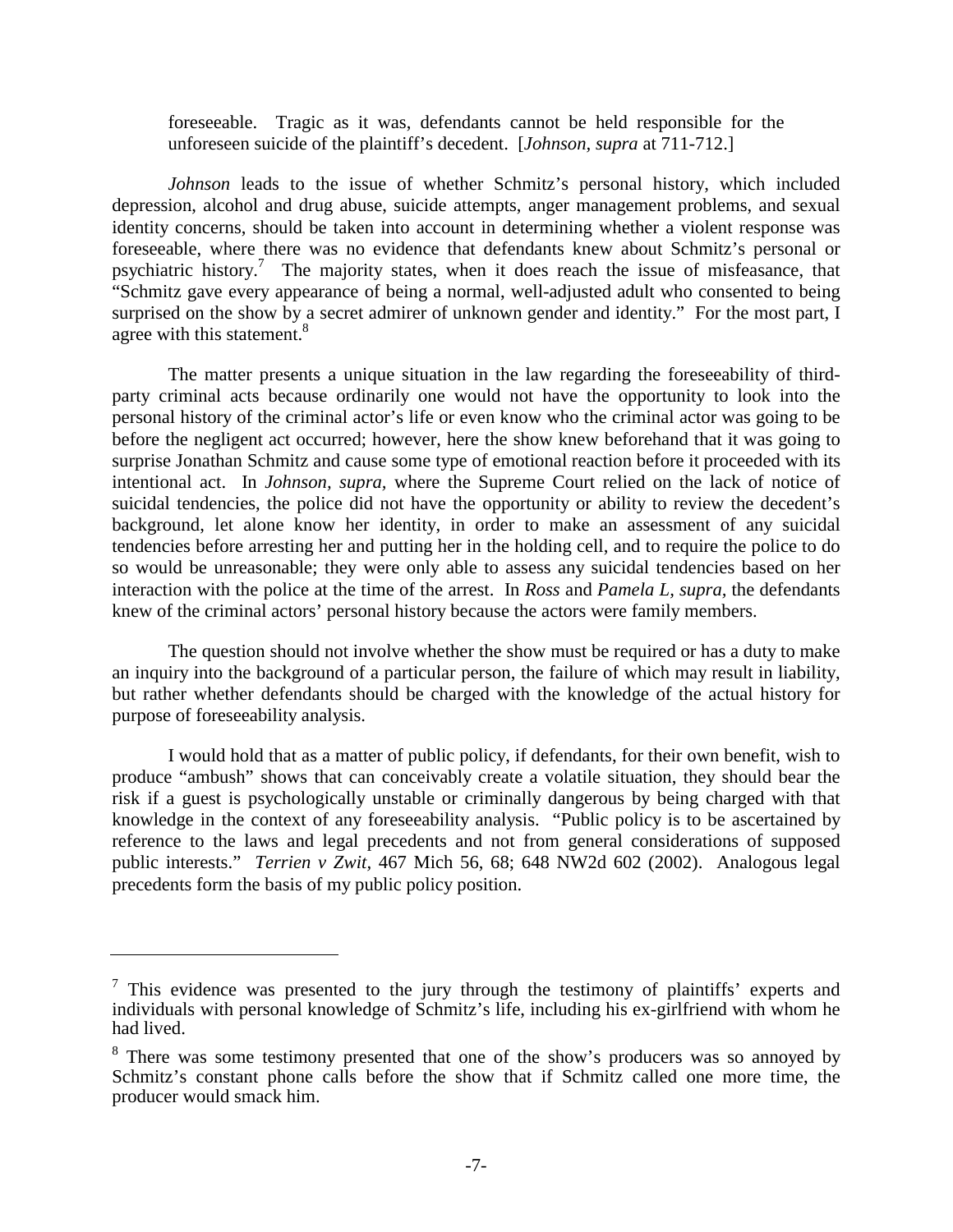In *Richman v City of Berkley,* 84 Mich App 258, 261; 269 NW2d 555 (1978), this Court stated that it "is a basic tort rule of law – a tortfeasor takes his victim as he finds him." In a separate dissenting opinion in *Pierce v General Motors Corp,* 443 Mich 137, 155-156; 504 NW2d 648 (1993), Justice Levin noted that all first-year law school students are taught that a tortfeasor takes his victim as he finds him as explained through the example of the man with a eggshell skull; one is responsible for the consequences of hitting a person on the head and cracking the skull even if the skull was weak to begin with and one gave only a slight blow as a joke. Finally, our Supreme Court in *Wilkinson v Lee,* 463 Mich 388, 396-397; 617 NW2d 305 (2000), quoting with approval 2 Restatement Torts, 2d, § 461, p 502, and the accompanying comment, stated:

 "The negligent actor is subject to liability for harm to another although a physical condition of the other which is neither known nor should be known to the actor makes the injury greater than that which the actor as a reasonable man should have foreseen as a probable result of his conduct.

\* \* \*

 The rule stated in this Section applies not only where the peculiar physical condition which makes the other's injuries greater than the actor expected is not known to him, but also where the actor could not have discovered it by the exercise of reasonable care, or, indeed even where it is unknown to the person suffering it or to anyone else until after the harm is sustained. A negligent actor must bear the risk that his liability will be increased by reason of the actual physical condition of the other toward whom his act is negligent."

 I would apply these principles by analogy to the case *sub judice.* Although Amedure, through his estate, was the "victim" for purposes of the instant action, the alleged misfeasance was also directed at Schmitz, and based on the very unique circumstances of this case, defendants should take Schmitz *as they found him*, making it appropriate to consider Schmitz's personal history in determining foreseeability. To rule otherwise would allow television, radio, or other media outlets to undertake similar actions as occurred here without limit and claim lack of foreseeability in the face of a civil action because they lacked knowledge concerning the history of a person they set up for ridicule. The *Wilkinson* Court concluded that "[t]he fact that this particular plaintiff was unusually vulnerable to head injuries does not relieve the defendants of responsibility for those damages." *Wilkinson, supra* at 397. Likewise, the fact that Schmitz was unusually vulnerable should not relieve defendants of their responsibility. For purposes of foreseeability analysis, defendants should be made to bear the risk where a guest is psychologically unstable or criminally dangerous, and where defendants acted intentionally in producing the show for their own benefit.

I am not asserting that defendants should not be allowed to produce shows of this kind, nor that they must be required to make inquiry into the personal backgrounds of guests (although an industry practice to make minimal inquiry could be beneficial to all), but only that if they